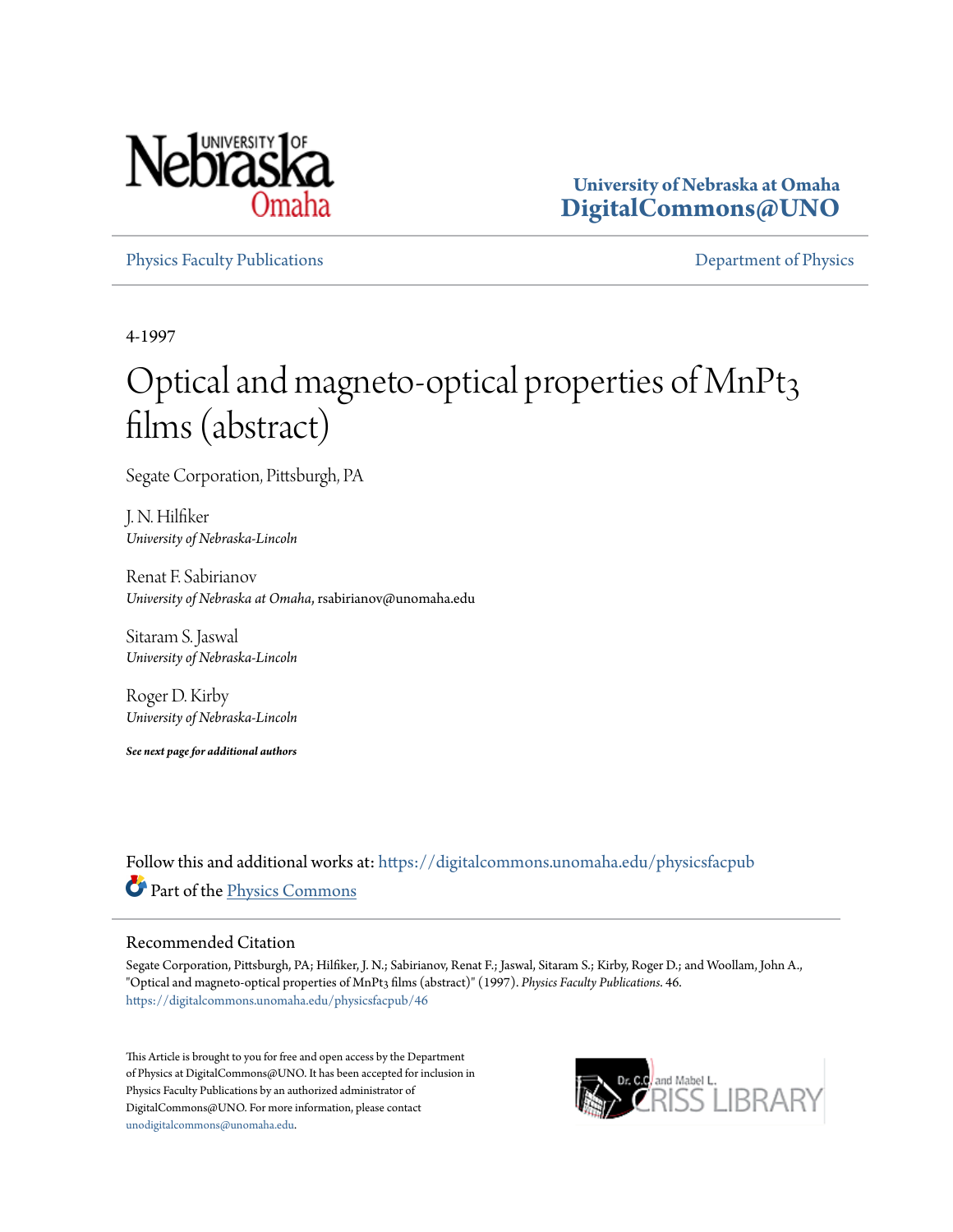#### **Authors**

Segate Corporation, Pittsburgh, PA; J. N. Hilfiker; Renat F. Sabirianov; Sitaram S. Jaswal; Roger D. Kirby; and John A. Woollam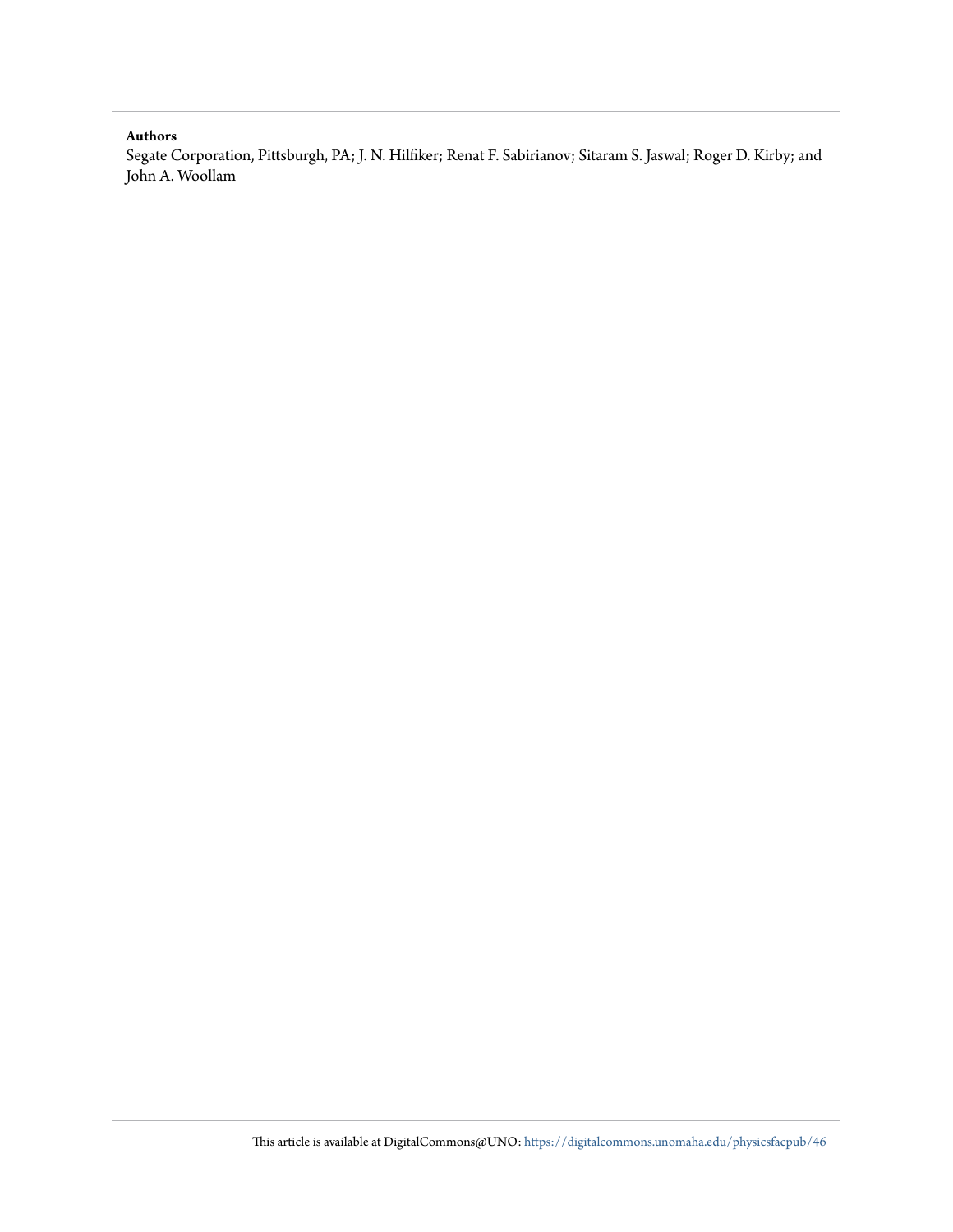## **Authors**

Kurt W. Wierman, J. N. Hilfiker, Renat F. Sabiryanov, Sitaram Jaswal, Roger D. Kirby, and John A. Woollam